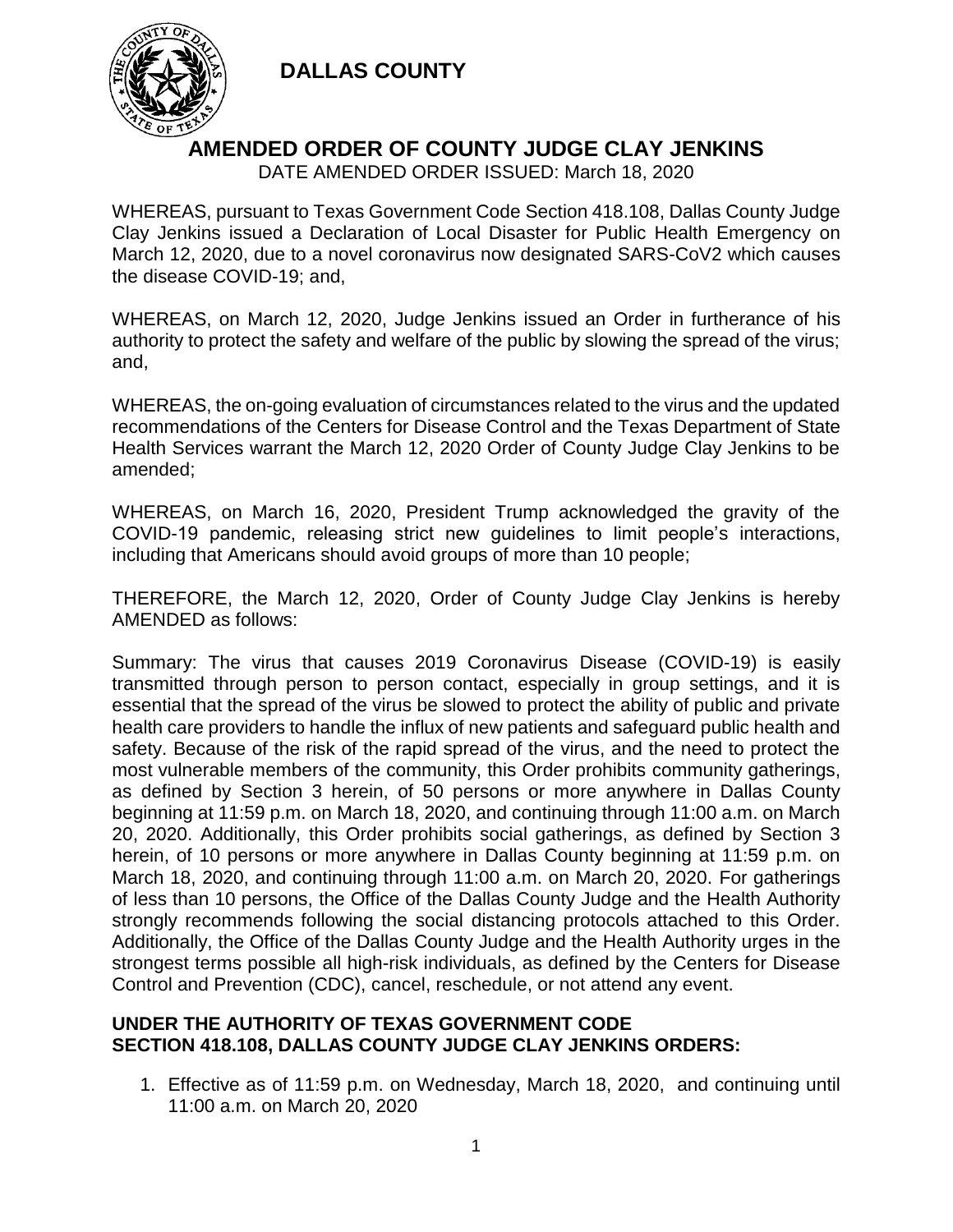

(a) Public or private Recreational Gatherings and Community Gatherings (as defined in Section 3 below) are prohibited anywhere in Dallas County

(b) Restaurants with or without drive-in or drive-through services and microbreweries, micro-distilleries, or wineries may only provide take out, delivery, or drive-through services as allowed by law,

(c) Bars, lounges, taverns, private clubs, arcades, and gyms shall close.

(d) Dallas County Tax Offices and passport offices shall close for in-person services.

- 2. In addition, the Office of the Dallas County Judge and the Dallas County Department of Health and Human Services ("Health Authority") strongly urge highrisk individuals to cancel, reschedule, and not attend all gatherings until further notice. These recommendations are based on the social distancing practices attached to this Order as well as the "Implementation of Mitigation Strategies for Communities with Local COVID-19 Transmission" issued by the United States Centers for Disease Control and Prevention ("CDC"). The Office of the Dallas County Judge and the Health Authority urge people to not attend non-essential gatherings during the duration of this Order in order to help slow down the spread of the COVID-19 virus.
- 3. Definitions:
	- a. For purposes of this Order, a "Community Gathering" is any indoor or outdoor event or convening, subject to the exceptions and clarifications below, that brings together or is likely to bring together fifty (50) or more persons at the same time in a single room or other single confined or enclosed space, such as an auditorium, theatre, stadium (indoor or outdoor), arena or event center, meeting hall, conference center, large cafeteria, or any other confined indoor or confined outdoor space. An outdoor "Community Gathering" under this Order is limited to events in confined outdoor spaces, which means an outdoor space that (i) is enclosed by a fence, physical barrier, or other structure and (ii) where people are present and they are within six feet of one another for extended periods. For clarity, community gatherings include, but are not limited to, weddings, religious services, funerals, and other gatherings.
	- b. For the purposes of the Order, a "Recreational Gathering" is any indoor or outdoor event or convening that is primarily social or recreational in nature, subject to the exceptions and clarifications below, that brings together or is likely to bring together ten (10) or more persons at the same time in a single room or other single confined or enclosed space. For clarity, social gatherings include, but are not limited to, parties, backyard barbecues, social events, sporting events, and other gatherings. Private facilities, such as county clubs, may still operate their outdoor facilities, such as golf or tennis courts, but must limit indoor activities, such as their card rooms and similar amenities to 10 people or less.
	- c. This Order does not prohibit gatherings of people in multiple, separate enclosed spaces in a single building such as school classrooms, residential buildings, or hotels, so long as 50 people are not present in any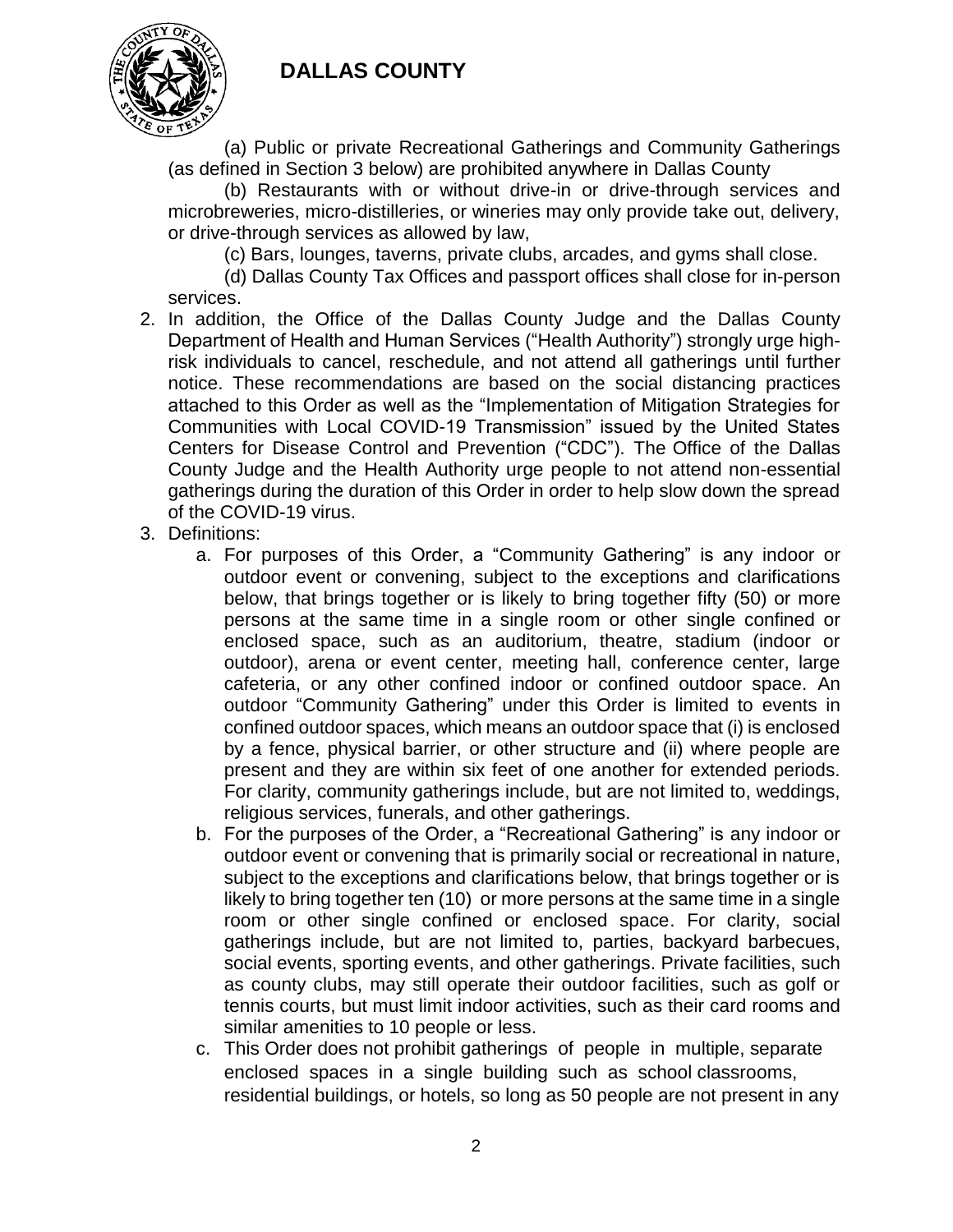

single space at the same time. This Order also does not prohibit the use of enclosed spaces where 50 or more people may be present at different times during the day, so long as 50 or more people are not present in the space at the same time. For example, residential buildings may continue to operate their common facilities, such as laundry facilities, so long as 50 or more people are not present at the same time. For any gathering covered by this subsection, the Office of the Dallas County Judge and the Health Authority strongly encourage compliance with the attached Recommendations, including social distancing, providing hand sanitizer and tissues, and increasing cleaning of commonly and frequently touched services.

- d. This Order does not apply to the following critical facilities, so long as visitors are generally not within six feet of one another for extended periods:
	- i. (i) critical infrastructure, including airport facilities and operations, bus stations, transit, and transit facilities;
	- ii. (ii) government buildings providing essential services;
	- iii. (iii) schools or institutes of higher learning;
	- iv. (iv) office buildings, so long as employers take all steps reasonably possible to implement social distancing protocols;
	- v. (v) grocery stores and pharmacies; and
	- vi. (vi) hospitals and medical offices and facilities, including cafes and restaurants located within these facilities.

For purposes of this Order, "grocery stores" includes warehouse stores, bigbox stores, bodegas, gas stations, and farmers' markets that sell food products and household staples.

In the settings described in Section (3)(d), the Office of the Dallas County Judge and the Dallas County Health Authority strongly encourage compliance with the attached Recommendations, including social distancing, providing hand sanitizer and tissues, and increasing cleaning of commonly and frequently touched services.

- 4. Our community's critical infrastructure, which includes communications, emergency services, energy, transportation systems, and water and wastewater systems, are instructed by this order to continue operating and encouraged to implement screening precautions to protect employees.
- 5. Grocery stores, supermarkets, warehouse stores, hospitals, and medical facilities are experiencing high levels of demand for a large number of products, requiring more deliveries from manufacturers and distribution centers to serve their customers. A number of Texas cities and local associations have implemented restrictions on delivery hours to stores to mitigate truck noise and traffic. Due to the need to deliver products as quickly and efficiently as possible during this critical time frame, this Order hereby suspends all delivery hour restrictions for transport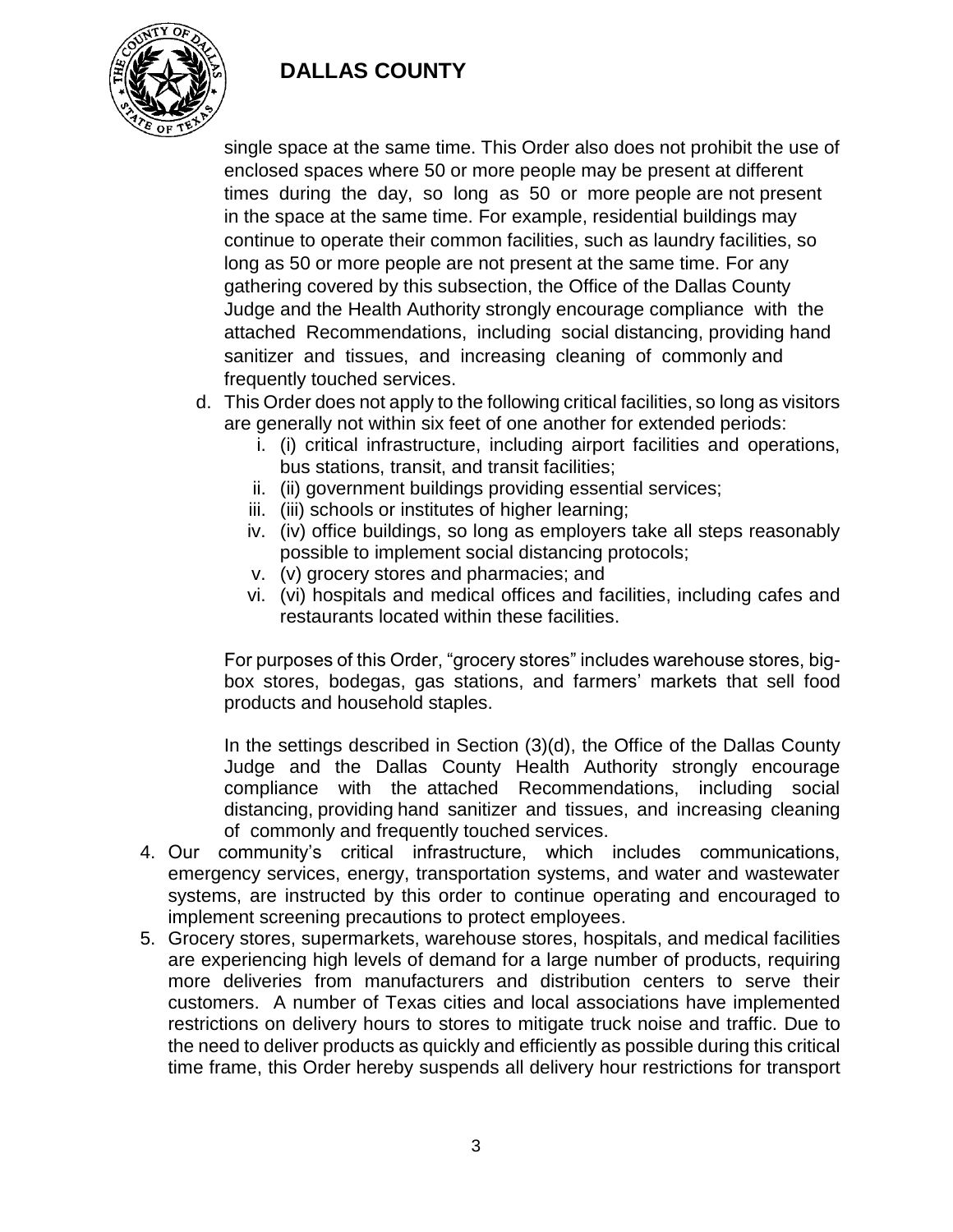

to or from any entity involved in the selling or distribution of food products, medicine, or medical supplies in Dallas County for the next 60 days.

- 6. Due to the public health emergency, the Office of the Dallas County Judge hereby advises the Dallas County Justices of the Peace to suspend eviction hearings and writs of possession for at least the next 60 days to prevent renters from being displaced.
- 7. If someone in a household has tested positive for coronavirus, the household is ordered to isolate at home. Members of the household cannot go to work, school, or any other community function.
- 8. Nursing homes, retirement, and long-term care facilities are instructed by this order to prohibit non-essential visitors from accessing their facilities unless to provide critical assistance or for end-of-life visitation.
- 9. Public and private schools and institutions of higher education are instructed by this order to provide a safety plan to Dallas County Office of Homeland Security and Emergency Management 72 hours before students return to a classroom settings.
- 10.Additionally, the Office of the Dallas County Judge and the Health Authority instructs all employees to remain at home if sick. Employees of private businesses and nonprofits with six or more employees in the City of Dallas can use their paid sick leave when they are sick or to care for sick family members.
- 11.This Order shall be effective until 11:00 a.m. on March 20, 2020, or until it is either rescinded, superseded, or amended pursuant to applicable law.
- 12.The County of Dallas must promptly provide copies of this Order by posting on the Dallas County Health and Human Services website. In addition, the owner, manager, or operator of any facility that is likely to be impacted by this Order is strongly encouraged to post a copy of this Order onsite and to provide a copy to any member of the public asking for a copy. If any subsection, sentence, clause, phrase, or word of this Order or any application of it to any person, structure, gathering, or circumstance is held to be invalid or unconstitutional by a decision of a court of competent jurisdiction, then such decision will not affect the validity of the remaining portions or applications of this Order.

### **IT IS SO ORDERED**

**CLAY JENKINS DALLAS COUNTY JUDGE**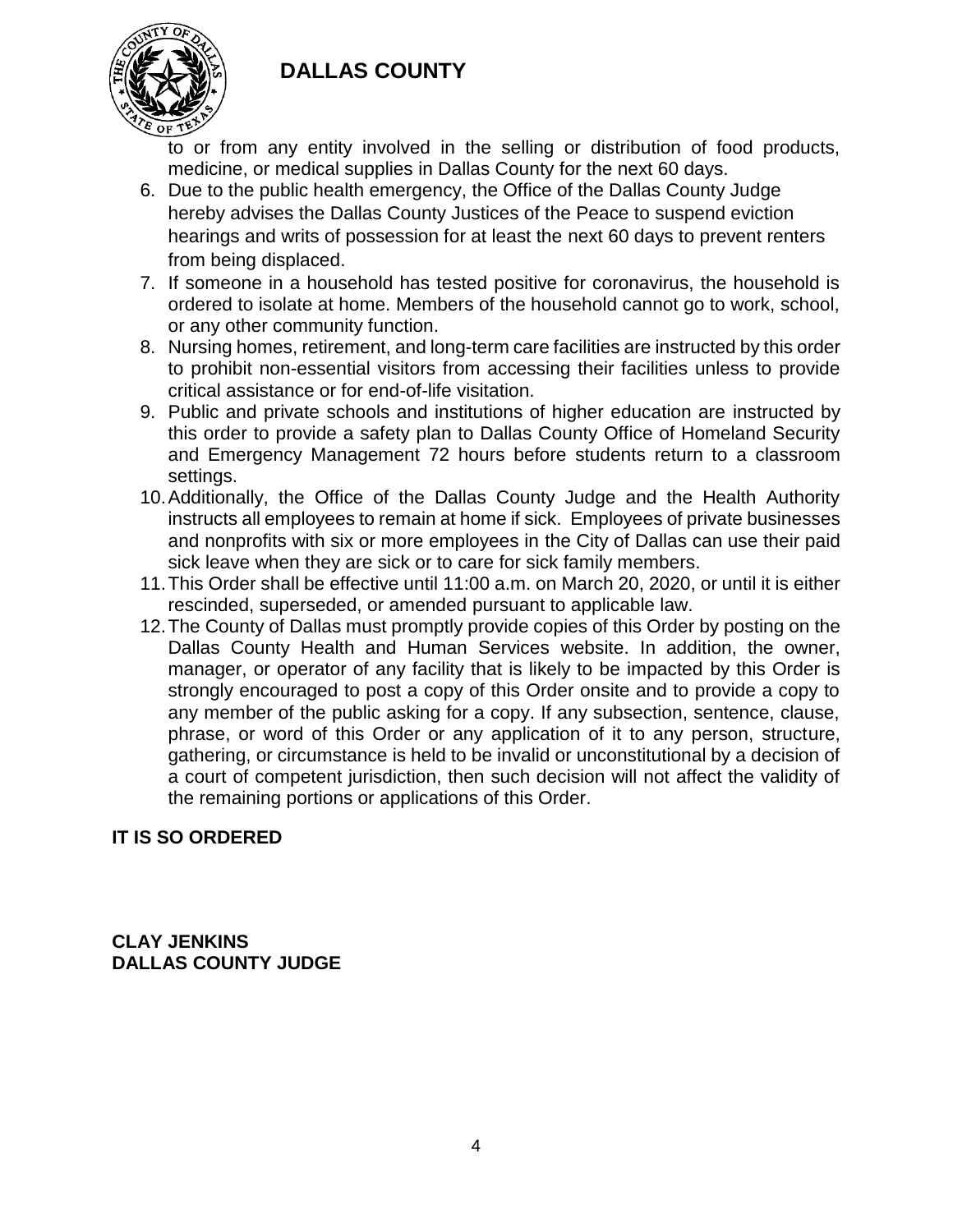

### **DCHHS Social Distancing Recommendations**

#### **1) Vulnerable Populations: Limit Outings**

- Vulnerable populations include people who are:
	- o 60 years old and older.
	- $\circ$  People with certain health conditions such as heart disease, lung disease, diabetes, kidney disease and weakened immune systems.
- For vulnerable populations, don't go to gatherings unless it is essential. If you can telecommute, you should. Avoid people who are sick.

#### **2) Workplace and Businesses: Minimize Exposure**

- Suspend nonessential employee travel.
- Minimize the number of employees working within six feet of one another, including minimizing or canceling large in-person meetings and conferences.
- Urge employees to stay home when they are sick and maximize flexibility in sick leave benefits.
- Do not require a doctor's note for employees who are sick.
- Consider use of telecommuting options.
- Some people need to be at work to provide essential services of great benefit to the community. They can take steps in their workplace to minimize risk.

#### **3) Cancel Non-essential Events**

- Cancel non-essential events.
- Do not attend any events or gatherings if sick.
- For events that aren't cancelled, we recommend:
	- o Having hand washing capabilities, hand sanitizers and tissues available.
	- $\circ$  Frequently cleaning high touch surface areas like counter tops and hand rails.
	- $\circ$  Finding ways to create physical space to minimize close contact as much as possible.

#### **4) Schools: Safety First**

- Do not have your child attend school if sick.
- If you have a child with chronic health conditions, consult the child's doctor about school attendance.
- Schools should equip all classrooms with hand sanitizers and tissues.
- Recommend rescheduling or cancelling events that are not essential.
- Explore remote teaching and online options to continue learning.
- Schools should develop a plan for citywide school closures, and families should prepare for potential closures.

#### **5) Transit: Cleaning and Protection**

- Increase cleaning of vehicles and high touch surface areas.
- Provide hand washing/hand sanitizers and tissues in stations and on vehicles.